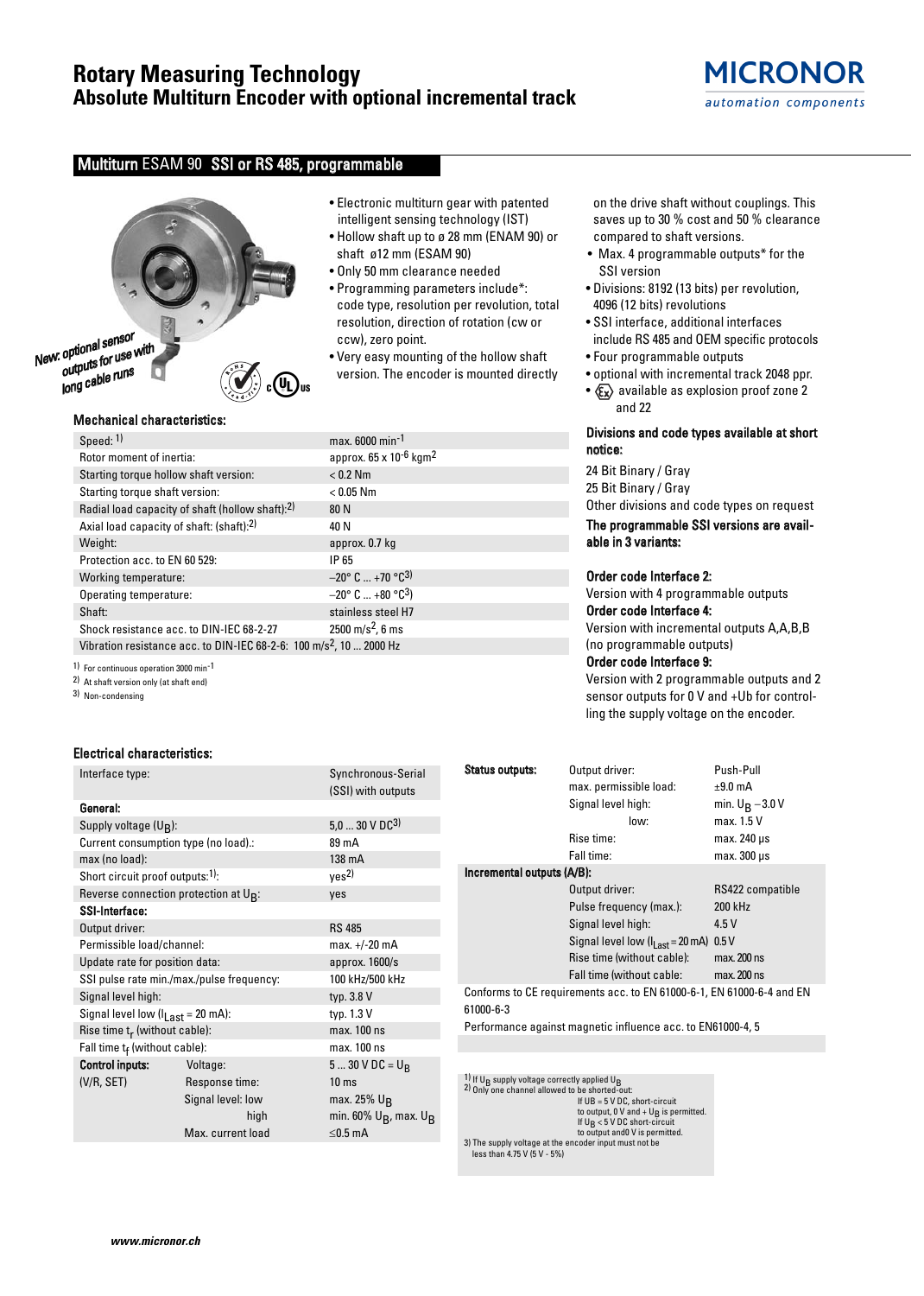## Multiturn ESAM 90 SSI or RS 485, programmable

#### **Control inputs:**

## F/R input for change of direction:

The encoder can output increasing code values when the shaft is rotated either clockwise or counter-clockwise (when looking from the shaft side).

There are two methods for selecting the appropriate option:

- 1. Via hardware configuration of the F/R input BEFORE powering up the encoder
- 2. By programming the device using the Micronor programming tool.

The following table shows the function selection dependent on hardware and software settings: Hardware configuration of the F/R input:

| Hardware configuration                    | Programmed selection using the | Function:                                                              |
|-------------------------------------------|--------------------------------|------------------------------------------------------------------------|
| of the F/R input                          | Micronor programming tool      | increasing code value when the shaft is<br>in the following direction: |
| "low" (OV) on the $F/R$ input $(=cw)$     | <b>CW</b>                      | <b>CW</b>                                                              |
| "high" $(+UB)$ on the F/R input $(= ccw)$ | <b>CW</b>                      | <b>CCW</b>                                                             |
| "low" (0V) on the $F/R$ input $(=cw)$     | ccw                            | ccw                                                                    |
| "high" $(+UB)$ on the F/R input $(= ccw)$ | <b>CCW</b>                     | <b>CCW</b>                                                             |

#### Notes:

- Any hardware configuration of the F/R input must take place BEFORE powering up the encoder!
- If the F/R input is not configured, then a 0V configuration will apply (default condition)!

– If the direction of rotation is changed due to the F/R configuration, without activating the SET function again, and if the encoder is also then powered up again, a new position value may be outputted, even if the physical shaft position of the encoder has not moved! This is due to internal conversion processes.

## SET input:

This input is used for a one-time alignment (zeroing) of the encoder immediately after installation. A high control pulse (+UB) applied to this input for a minimum of 10 ms will reset the current encoder position to the pre-programmed setpoint value.

#### Notes:

- SET function should only be implemented when the encoder shaft is at rest.
- For the duration of the SET pulse the SSI interface does not working and therefore does not output any valid position values! In order to avoid malfunctions, no SSI clock pulse should occur during the SET pulse.

## **Encoder outputs1)**

| Output | Default-function:             |
|--------|-------------------------------|
| A1:    | battery control <sup>2)</sup> |
| A2:    | not activated <sup>2)</sup>   |
| A3:    | not activated <sup>2)3)</sup> |
| Δ4٠    | not activated <sup>2)3)</sup> |

1) Not available for versions with incremental track 2) Programmable with the optional programming

software Micronor 3) With the order code Interface 9 assigned to the sense outputs.

## Programmable function with optional Micronor software

Programmable features with optional programming tool Micronor

- Type of code
- Resolutions per revolution
- Number of revolution
- Total resolution

• Direction of rotation

trol etc.

• Offset for mechanical zero point compensation etc....

The outputs are not activated in the factory setting (default). They can be activated and defined with the optional Micronor programming software e.g. limit switch, overspeed and temperature con-

The start-up procedure for the encoder should therefore follow this sequence:

- 1. Determine the count direction of the encoder either via the F/R input or via pro gramming
- 2. Apply power to the encoder
- 3. Activate the SET function, if desired (see SET input below)
- If using a cable wire to configure the F/R input, then for EMC reasons the wire should not remain open but should be tied either to 0V or UB!
- The response time of the F/R input with  $UB = 5 \dots 30$  V DC power supply is 10 ms.

The programming of the setpoint can be carried out with Micronor's programming software or can, on request, be done in advance at the factory. The default value is zero. However any value within the encoder's measuring range can be defined.

- If a cable wire is used to configure the SET input, then for EMC reasons the wire should not remain open but should if at all possible be tied to 0 V, provided no SET pulse is triggered!
- The response time of the SET input with +UB = 5 … 30 V DC power supply is 10 ms.

| Kommunikation     | Konfiguration<br>Diagnose<br>Ausgänge | SSI Einstellungen             |  |  |  |
|-------------------|---------------------------------------|-------------------------------|--|--|--|
| Skalierung        |                                       | SSI Datenformat               |  |  |  |
|                   | Keine Skalierung                      | <b>G</b> Binik Code           |  |  |  |
| 2500              | Singletum Auflösung/Umdrehung         | C Gray Code                   |  |  |  |
| $\overline{1}$    | Multitum Anzahl Umdrehungen           | Drehrichtung<br>G DW<br>C CCW |  |  |  |
|                   | Singleturn x Multiturn                |                               |  |  |  |
| 2500              | Gesante Messitecke                    | SSI Bitlange                  |  |  |  |
| Skalierungsfaktor | 0.309.178                             | 25 Minimale Bitlange am       |  |  |  |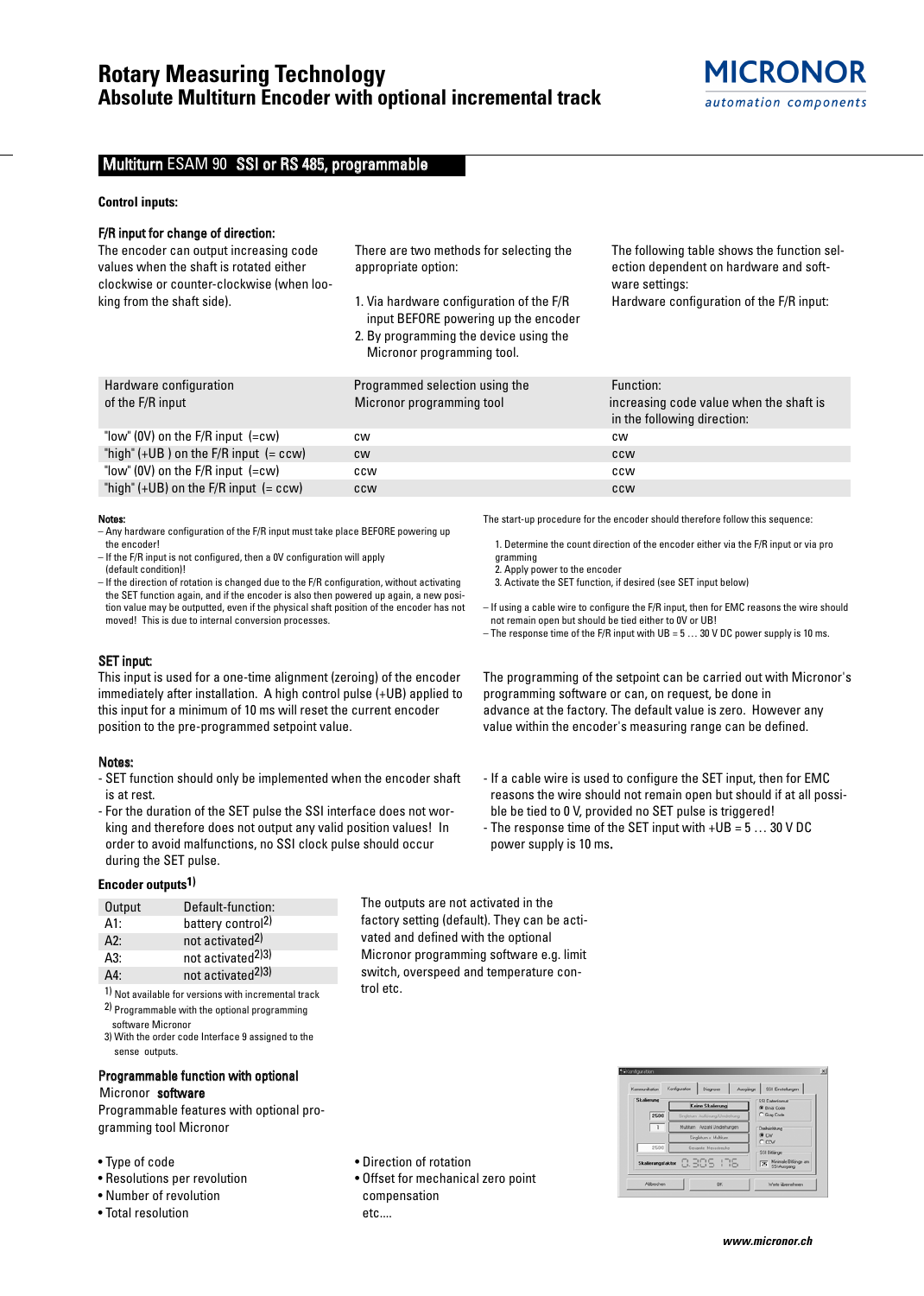# **Rotary Measuring Technology Absolute Multiturn Encoder with optional incremental track**

## Multiturn ESAM 90 SSI or RS 485, programmable

## Terminal assignment (SSI Synchronous Serial interface with 12pin plug)

| Signal:      | 0V | +UB       | $+1$ |                | $+D$ | -D     | $\sim$ T<br>ا ت | <b>VR</b> | A <sub>1</sub> | A <sub>2</sub> | A3 <sup>1</sup> | A4 <sup>1</sup> | __<br>$-$ |
|--------------|----|-----------|------|----------------|------|--------|-----------------|-----------|----------------|----------------|-----------------|-----------------|-----------|
| Interface 9: |    |           |      |                |      |        |                 |           |                | 0 Vsense       | +UBsense        |                 |           |
| Pin:         |    |           | υ    |                | J    | $\sim$ |                 |           |                | 10             | . .             | 12              | PH        |
| Col.:        | WH | <b>BN</b> | GN   | <b>YF</b><br>- | GY   | PK     | <b>BU</b>       | <b>RD</b> | BK             | VT             | PK<br>GY        | <b>RD BU</b>    |           |

T: Clock signal<br>D: Data signal D: Data signal<br>ST: SET input. T SET input. The current position value is stored as new zero position (or the actual value is set to the preset value when using the programmable version).

VR: Up/down input. As long as this input is active, decreasing code values are transmitted when shaft turning clockwise. PH: Plug housing

Insulate unused outputs before initial start-up.

## Terminal assignment (RS485 interface 12 pin plug):

| Signal: | 0V | $+UB$     | $T/R -$ | $T/R+$           | 211<br>$\overline{\phantom{0}}$<br>Term <sup>zi</sup> | Term <sup>2</sup><br>$\overline{\phantom{0}}$ |     | <b>VR</b> |    |                       | __<br>Ξ |  |
|---------|----|-----------|---------|------------------|-------------------------------------------------------|-----------------------------------------------|-----|-----------|----|-----------------------|---------|--|
| Pin     |    |           |         |                  |                                                       |                                               | 71. |           | 10 | $\overline{a}$<br>. . | PH      |  |
| Col.:   | WH | <b>BN</b> | GN      | <b>VE</b><br>. . |                                                       |                                               |     | <b>RD</b> |    |                       |         |  |

 $R =$  Receive-channel<br> $T =$  Transmit-channel Transmit-channel VR: Up/down input. As long as this input (High-Level = +  $U_B$ ) is active, decreasing

code values are transmitted when shaft turning clockwise.  $PH =$  Plug housing

1) There is no SET input for the P3001 version but it can likewise be implemented using the command "<ESC> QP" (Write preset).

1 Spring element for cyl. pin DIN 6325 ø 6 2 Spring element short (Bracket No. 2) 3 Spring element long (Bracket No. 3)

4 Bracket (Bracket No. 4) 5 Slotted hole for screw M4

 $6$  2.5 mm deep M4 - 7 deep 7 8 M6 -10 deep

2)For the version with external termination: if the termination is desired (terminating resistor 120 Ohm), then both connections are to be tied together by means of a jumper (0 Ohm).

 $\overline{4}$ 

A1, A2, A3, A4: outputs, with Software programmable

## SSI interface with incremental track (A/B)):

| Signal | 0 <sup>V</sup> | $+UB$      |           | -<br>- | +D | n<br>–∟ | $\sim$ T<br>o. | <b>VR</b> | $\overline{\phantom{a}}$ |    | _ | . .       | ਵ  |  |
|--------|----------------|------------|-----------|--------|----|---------|----------------|-----------|--------------------------|----|---|-----------|----|--|
| Pin    |                | $\sqrt{2}$ | -<br>- 12 |        |    | $\sim$  | $7*$           |           | $\sqrt{2}$               | 10 |   | 10<br>. . | PH |  |
|        |                |            |           |        |    |         |                |           |                          |    |   |           |    |  |

## Dimensions:



## Mounting advice:

1)The brackets and shafts of the enoder and drive should not both be rigidly coupled together at the same time! We recommend the use of suitable couplings (see Accessories section).

2) Delivery includes a corresponding cylindric pin (see drawing), when the encoder is ordered with bracket type 2 (short spring device) or type 3 (long spring device).



**www.micronor.ch**